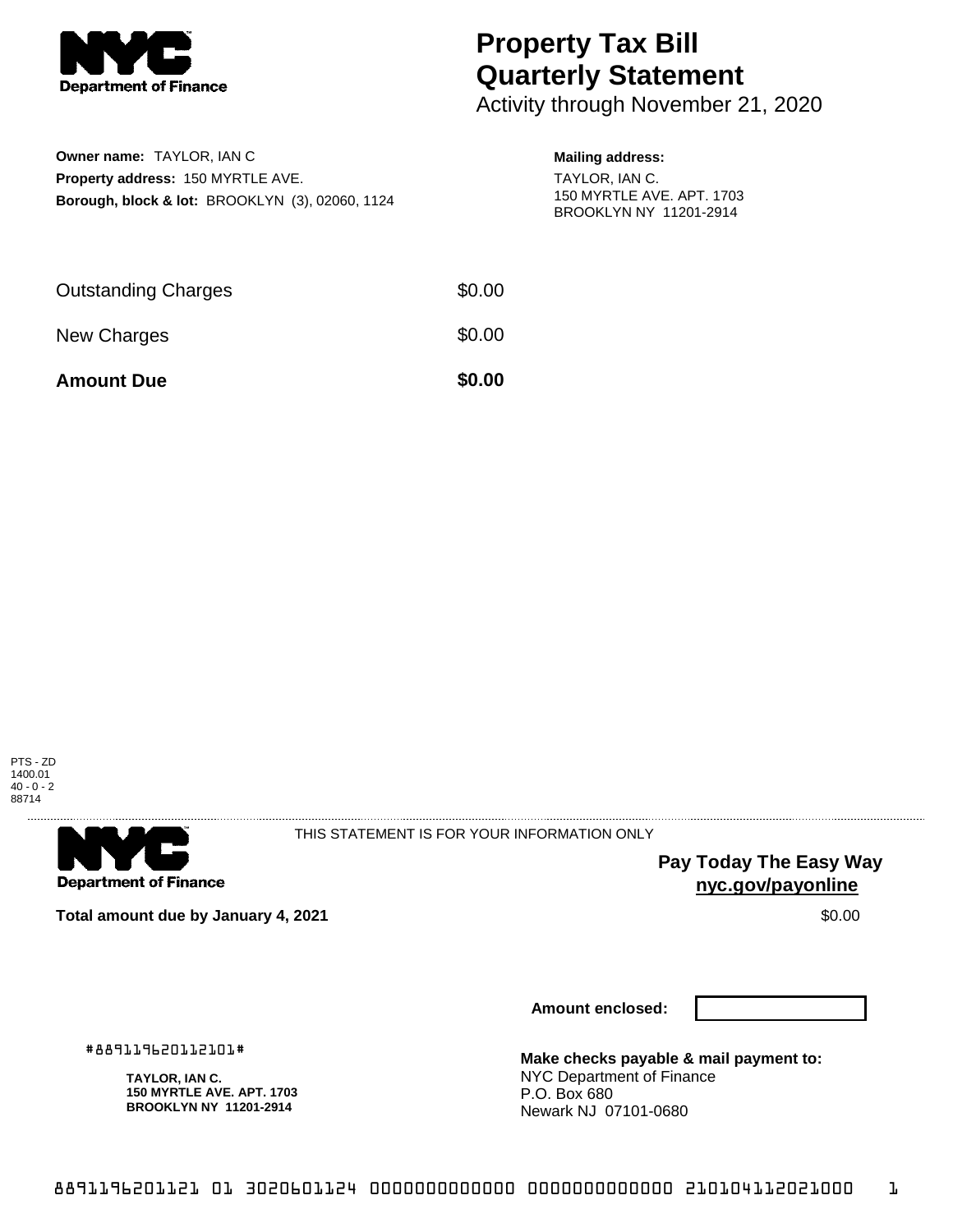

| <b>Previous Charges</b>                                             |                      |                 | Amount                       |
|---------------------------------------------------------------------|----------------------|-----------------|------------------------------|
| Total previous charges including interest and payments              |                      |                 | \$0.00                       |
| <b>Current Charges</b>                                              | <b>Activity Date</b> | <b>Due Date</b> | Amount                       |
| Finance-Property Tax<br><b>Adopted Tax Rate</b><br>Payment Adjusted | 01/01/2021           | 01/01/2021      | \$0.00<br>$$-2.58$<br>\$2.58 |
| <b>Total current charges</b>                                        |                      |                 | \$0.00                       |
| <b>Tax Year Charges Remaining</b>                                   | <b>Activity Date</b> | <b>Due Date</b> | <b>Amount</b>                |
| Finance-Property Tax<br>Adopted Tax Rate                            |                      | 04/01/2021      | \$0.00<br>$$-2.58$           |
| <b>Early Payment Discount</b><br>Payment Adjusted                   | 01/01/2021           | 04/01/2021      | \$0.02<br>\$2.56             |
| Total tax year charges remaining                                    |                      |                 | \$0.00                       |
| <b>Overpayments/Credits</b>                                         | <b>Activity Date</b> | <b>Due Date</b> | Amount                       |
| <b>Credit Balance</b>                                               |                      | 07/01/2020      | $$-5.14$                     |
| Total overpayments/credits remaining on account                     |                      |                 | \$5.14                       |

You must apply for a refund or a transfer of credits resulting from overpayments within six years of the date of **the overpayment or credit. Please note that overpayments and credits are automatically applied to unpaid taxes.**

## **Home banking payment instructions:**

- 1. **Log** into your bank or online bill pay website.
- 2. **Add** the new payee: NYC DOF Property Tax. Enter your account number, which is your boro, block and lot, as it appears here: 3-02060-1124 . You may also need to enter the address for the Department of Finance. The address is P.O. Box 680, Newark NJ 07101-0680.
- 3. **Schedule** your online payment using your checking or savings account.

## **Did Your Mailing Address Change?** If so, please visit us at **nyc.gov/changemailingaddress** or call **311.**

When you provide a check as payment, you authorize us either to use information from your check to make a one-time electronic fund transfer from your account or to process the payment as a check transaction.